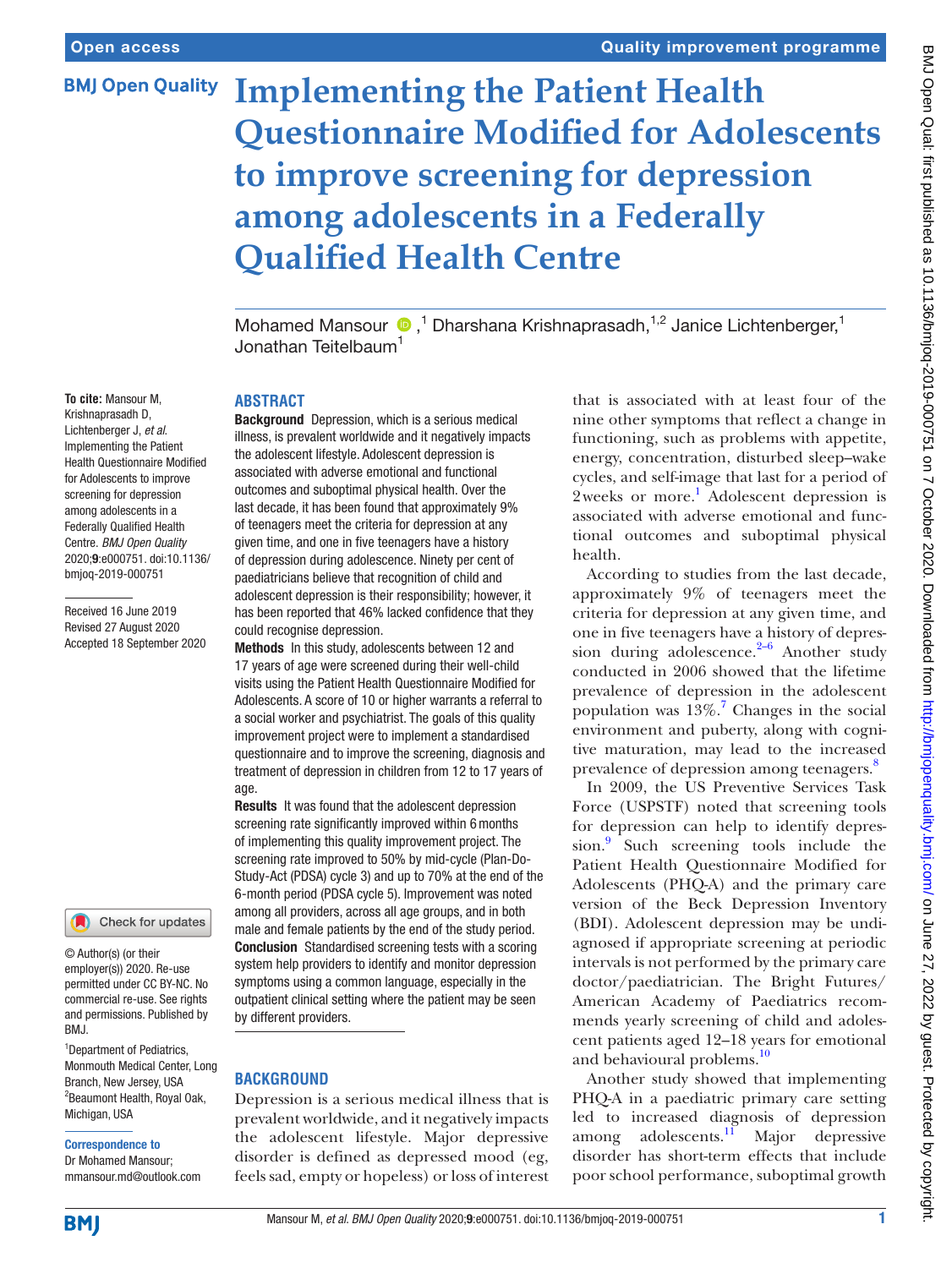and development, behavioural changes and impairment in normal interaction with family members and peers. Some of the long-term consequences include poor education rates that lead to low socioeconomic status, aggressive behaviour, the diagnosis of depression and anxiety in adulthood, increased risk for self-injurious behaviour and suicidal ideation.

A study conducted in 2001 in New Hampshire, USA, reported that 90% of paediatricians believe that recognition of child and adolescent depression is their responsibility; however, 46% lacked confidence that they could recognise depression.[12](#page-5-7) Therefore, the goal of this quality improvement (QI) project was to implement a standardised questionnaire to improve screening for depression by 60% in adolescents from 12 to 17 years of age.

#### **MATERIALS AND METHODS**

The study was formally reviewed and deemed exempt from further review according to the Institutional Review Board at Monmouth Medical Center. This study was conducted in a Federally Qualified Health Centre wherein more than 50% of the patients have Medicaid as their insurance provider and over 20% pay out of pocket. The study aimed to include all adolescents between 12 and 17 years of age who presented for a well-child visit. Children younger than 12 years old and adolescents coming for a visit due to illness were not included as screening for depression is not recommended in that age group. Patients aged 18 years or older were not included in the study as they are typically seen by internal medicine residents. Additionally, adolescents coming for a visit due to illness were not included. The PHQ-A was used as the depression screening tool. A score of 10 or higher<sup>13</sup> would warrant a referral to a social worker and psychiatrist. PHQ-A has a sensitivity of 73% for a positive test and specificity of  $94\%$ .<sup>[14](#page-5-9)</sup>

Adolescent well visit appointments from age 12 to 17 years who presented to the FQHC were retrospectively analysed via electronic medical record. The list of patients was generated by final diagnosis code Z00.129 in

the International Classification of Diseases, Tenth Revision, Clinical Modification (ICD-10-CM). All patients were usually seen by a resident physician and precepted by an attending physician. Demographic data of patients including age, gender, race and language spoken were studied. The baseline data regarding the percentage of patients screened and percentage of referrals to mental health services for a well visit 1month prior to the implementation phase (Plan-Do-Study-Act (PDSA) cycle) of the study were obtained.

A fishbone (Ishikawa) diagram ([figure](#page-1-0) 1) of the possible challenges to the implementation of the PHQ-A was created. Five PDSA cycles were performed and the project leaders (MM and DK) met to determine strategies to improve the screening rates. The primary outcome of this study was to implement the PHQ-A to improve screening for depression among adolescents in a Federally Qualified Health Centre. Observing the rate of referral to mental health specialists and a social worker was the secondary outcome of this QI project.

In this QI project, we used the PHQ-A as it is readily available, easy to download in multiple languages and free of cost. As the PHQ-A also has fewer questions than the BDI, it easier for the patients to answer and is less time-consuming for the medical staff.

During our study, we followed the Institute of Healthcare Improvement's model for QI projects; that is, the PDSA cycles.

# **RESULTS**

The adolescent depression screening rate significantly improved within 6months of implementing this QI project. After the intervention, we reviewed a total of 109 well-child visit charts of the adolescents (12–17 years) between February 2017 and June 2017 through five PDSA cycles. The demographics for the study population [\(table](#page-2-0) 1) showed that the mean age was 14.74±1.65 years (range 12–17 years), and that it included 59 boys and 50 girls. Fifty per cent of the adolescent females who present to our clinic for well visit were screened for depression;



<span id="page-1-0"></span>Figure 1 Fishbone (Ishikawa) diagram depicting challenges to the implementation of the Patient Health Questionnaire Modified for Adolescents.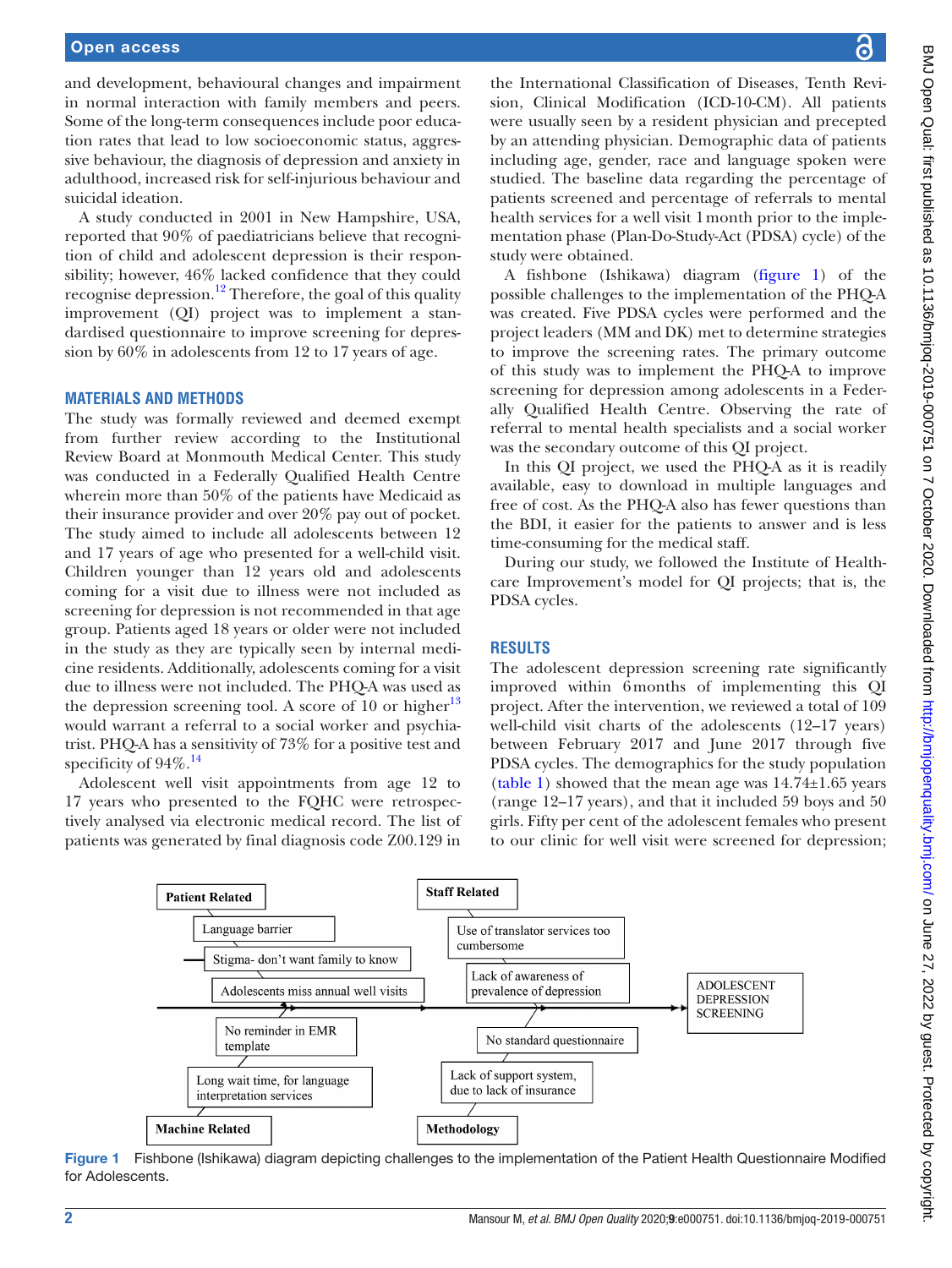<span id="page-2-0"></span>

| <b>Table 1</b><br>Demographics of the study population |                  |
|--------------------------------------------------------|------------------|
| <b>Demographics</b>                                    |                  |
| Age (in years)                                         |                  |
| Mean                                                   | $14.74 \pm 1.65$ |
| Median                                                 | 15               |
| Range                                                  | $11 - 17$        |
| <b>Sex</b>                                             |                  |
| Male                                                   | 59               |
| Female                                                 | 50               |
| Race                                                   |                  |
| African-American                                       | 8(7.4%)          |
| Hispanic                                               | 77 (70.6%)       |
| White                                                  | 17 (15.6%)       |
| Other                                                  | 7(6.4%)          |
| Language                                               |                  |
| English                                                | 27 (24.8%)       |
| Spanish                                                | 66 (60.5%)       |
| Portuguese                                             | 13 (12%)         |
| Other                                                  | 3(2.7%)          |

53% of the males in this population were screened for depression. The ethnicity of the population was varied, including adolescents who were African–American (8), Native American (1), Asian (1), Caucasian (17), Hispanic (77) and other (5).

The baseline data showed that no standardised screening tool was used and the referral rate to mental health services was 0% as the symptoms of depression were not identified.

By the end of the study period, screening rate had increased to 70% ([figure](#page-2-1) 2). The overall rate of referral to mental health services had also increased to 5.8% ([figure](#page-2-1) 2). The patients who scored 10 or higher on the questionnaire had a 100% referral rate to social and mental health services.

# **PDSA cycle 1**

An email was sent to the residents with the instructions for using the screening tool. The method of calculating the scores, and the cut-off values for referral, were outlined. After this cycle, screening rate was 31%.

**Plan:** Start educating residents on using depression screening tool using email and assess the response. Electronic communication via electronic mail (email) was noted to be effective with all residency/research-related communication in the past with other studies in our institute. Residents were also able to refer to the existing email if needed.

**Do**: Sending emails to residents with instructions on how to use the depression screening questionnaire.

**Study:** Depression screening rate increased from 0% to 31%. Ten patients out of the 32 adolescent patients who presented for a well visit were screened for depression using the PHQ-A tool.

**Act:** It was clear that we were moving in the right direction, however, new interventions were needed, and we started PDSA 2.

## **PDSA cycle 2**

We determined that lack of resident education about the problem was a possible cause of poor adherence. To improve this, Microsoft PowerPoint was used to create educational lectures regarding depression screening, and the need for implementing the PHQ-A was highlighted. Literature supporting the use of a standardised tool was reviewed during the presentation. In addition, after analysing the data of cycle 1, it was found that some patients could not be referred to psychiatry due to lack of insurance. With the assistance of a social worker, resources were identified and information about psychiatrists who accept uninsured patients was included in the



<span id="page-2-1"></span>Figure 2 Screening and referrals for depression in adolescents.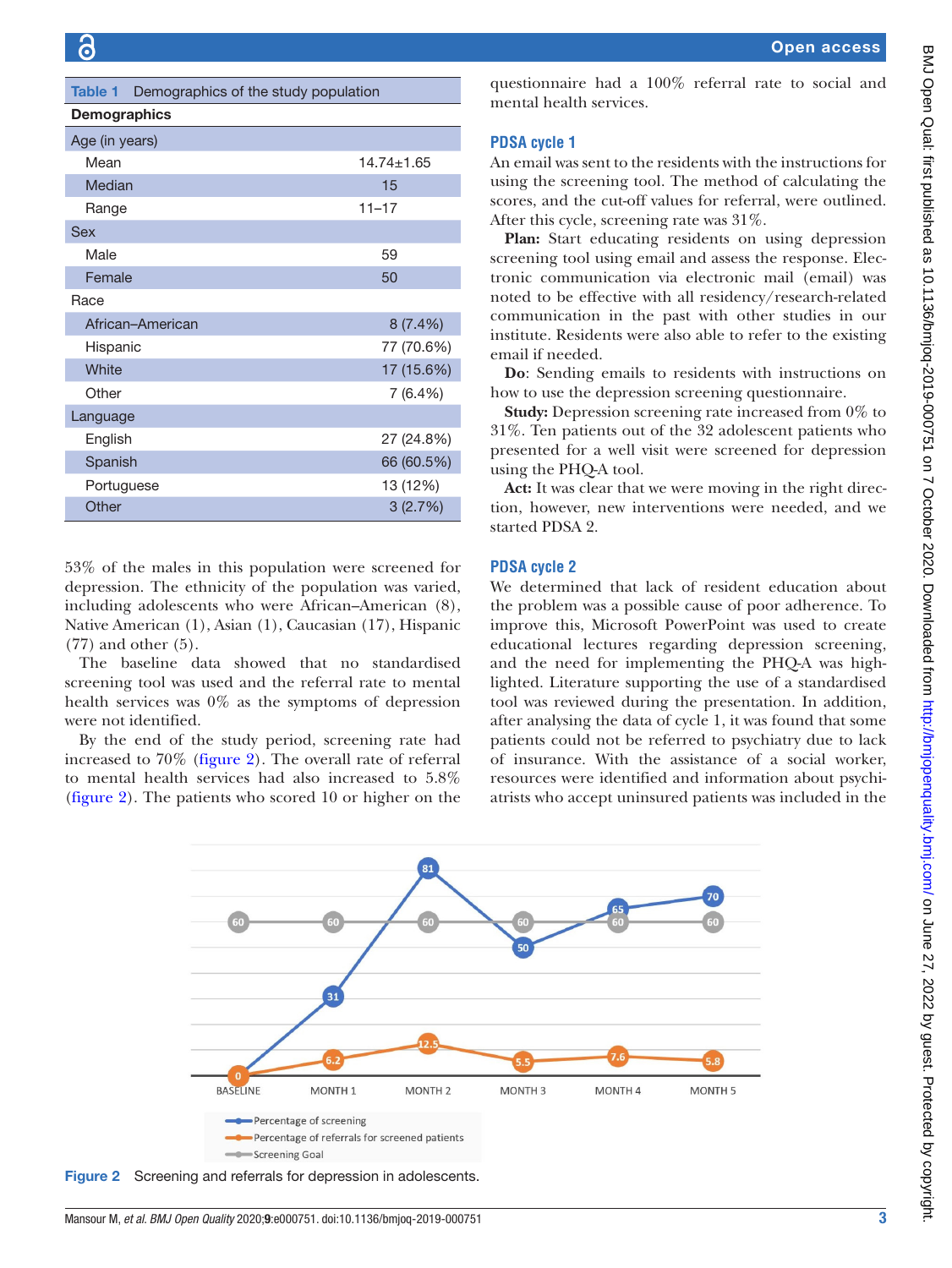educational lectures. After this cycle, screening rate was 81%.

**Plan:** Increase screening by increasing residents' education not only about how to use the questionnaire, but also about why we use it. Physicians and residents are analytical thinkers at baseline. Education regarding the use of questionnaire, the importance of screening for process, lack of adequate screening added to value to the importance of tackling the inadequate screening process. Also, it was noticed that some patients were not able to see a psychiatrist because of lack of insurance.

**Do:** PowerPoint presentation discussing prevalence of depression and the social and emotional impact it has on children and that residents are in a position to help in early diagnosis of depression among adolescents by using the depression screening questionnaire. Thirteen out of the 16 paediatric residents attended this lecture. We also worked on helping patients who did not have insurance by connecting them with the social worker and providing information about psychiatrists who accept uninsured patients.

**Study:** Screening rate increased from 31% to 81%. During the second PDSA cycle, 13 out of the 16 adolescent patients were screened for depression during their well visit.

**Act:** Although screening and referral rates were increasing, we noticed that the depression questionnaire was available in the clinic only in English and Spanish. We worked on addressing this problem in PDSA 3.

## **PDSA cycle 3**

A meeting was conducted, and residents were asked to express their opinions and concerns regarding the use of the PHQ-A screening tool. Initially, copies of the questionnaire were given only in English and Spanish; however, there were concerns that some patients spoke Portuguese, Vietnamese or Creole, which prevented the use of the screening tool. As a result, copies of the questionnaire were provided in all these languages, and a link to a website where the questionnaire can be downloaded was given to each resident physician. After this cycle, screening rate was 50%.

**Plan:** Feedback from residents regarding their concerns and opinion helped us improve our subsequent PDSA cycles as we started providing depression screening questionnaires in multiple languages.

**Do:** Print screening questionnaires in English, Spanish and Portuguese, as well as provide the web address to download the questionnaire in more languages if needed.

**Study:** Screening rate dropped from 81% to 50%. Nine of 18 adolescents were screened for depression. We found that a specific group of patients who were self-pay was missed and not screened during the well visit.

**Act:** Identify the patients that needed to be screened through PDSA 4.

# **PDSA cycle 4**

A significant number of patients were missed, we printed the list of patients that each resident has every day and manually marked the patients who are registered for a well-child visit who are 12–17 years old. This served as a reminder to perform the screening. After this cycle, screening rate was 65%.

**Plan:** Highlighting patients between 12 and 17 years of age on the printed patient schedule for each resident daily was a visual reminder for adolescents to be screened for depression. Identify patients that need to be screened to increase screening rate.

**Do:** Print the patient list for each resident and mark the patients 12–17 years of age who have a well visit that day.

**Study:** Screening rate increased from 50% to 65%. Seventeen out of the 26 adolescent patients were screened for depression.

**Act:** Rates were improving, and we were looking at keeping the screening going and we started the last cycle PDSA 5.

# **PDSA cycle 5**

The results of the previous four cycles were shared with other residents via email to provide positive feedback and reinforcement and to promote the idea that providing quality patient care involves team work and that the contribution of every member of the team is necessary. After this cycle, screening rate was 70%.

**Plan:** Continue depression screening practices by showing the residents the impact of the screening tool they use. We thought that sharing the screening percentage (including the graph) which showed the incremental improvement may aid to motivate the residents to continue their screening during well visits.

**Do:** Share results of the previous four PDSA cycles and showing the increased rate of diagnosis of depression cases that could have been missed without using the screening tool. Using standardised depression screening tools help identify patients with depressive symptoms that could have otherwise been missed.

**Study:** Screening rate increased to 70%. Twelve of 17 patients were screened for depression during their wellchild visit.

**Act:** Residents were encouraged to continue using the screening tool even after the conclusion of the QI study.

# **DISCUSSION**

Our baseline data showed that no systematic screening tool was used for screening adolescents for depression. The USPSTF makes recommendations about the effectiveness of specific preventive care services for patients without related signs or symptoms of depression.<sup>14</sup> Many of these patients are at higher risk for depression as they have additional stressors, including low socioeconomic status, recent immigration, limited English proficiency, lack of access to subspecialty care due to lack of insurance, and sometimes one or both parents are in their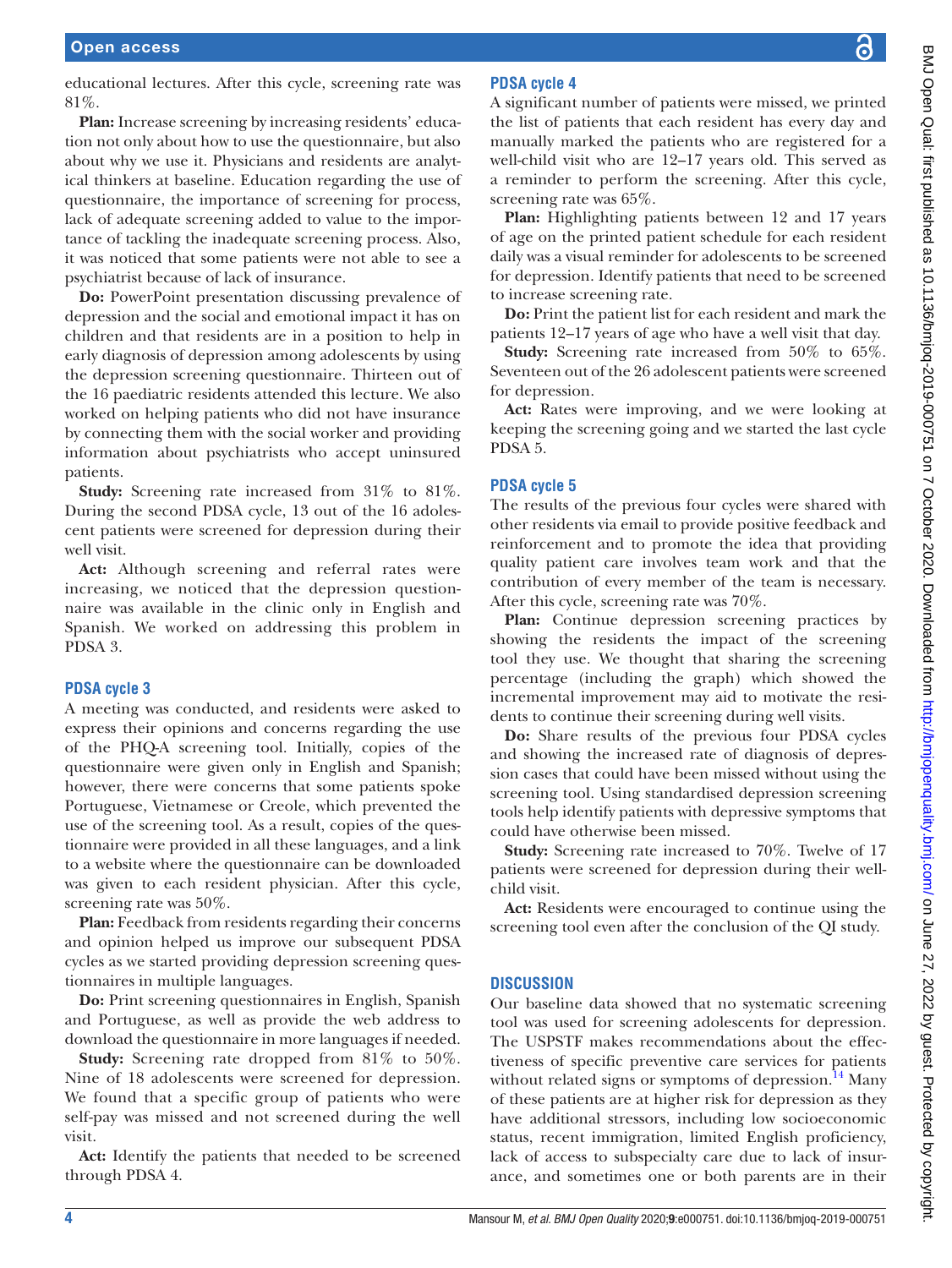home county and the patient is taken care of by another family member.

The National Institute of Mental Health reports that, in 2016, the prevalence of major depressive episode ranged from 19.4% among adolescent females to 6.4% in males, $15$  which is close to the data in our study that showed that the percentage of adolescents who scored high on the PHQ-A ranged from 5% to 12%. In another study done from January 2017 to August 2018 including 2107 adolescents, the percentage of positive screening was  $11\%$ <sup>[16](#page-5-11)</sup>

We found improvement in the screening rates and documentation rates along with an increase in the rate of referral to mental health services. The screening rate improved to 50% by mid-cycle (PDSA cycle 3), and up to 70% at the end of the 5-month period (PDSA cycle 5). There was an initial good spike in screening to 81% after two PDSA cycles. However, this dropped by 31%, and screening rate was half of the entire adolescent population mid-cycle. The initial spike is likely to have been due to the Hawthorne effect, and the initial increase in screening was due to the residents' excitement about the project that gradually waned over time. Residents needed to be re-engaged through monthly meetings, and although the screening rates have increased, we were not able to reach 80% again. A similar study done in a rural clinic in South Carolina showed a compliance rate of 88% for administering depression screen in the adolescent population.<sup>11</sup> A study done in Michigan showed screening rate of 82%. Researchers were able to integrate the depression screening questionnaire into the clinic's EHR which made the screening process easier and also served as a reminder for the physicians. $17$  We recognised that having the questionnaire built into the visit's template in the EHR would increase the screening rate. However, after consulting IT department, we were not able to have the questionnaire added to the clinic's EHR. Another contributing factor for the decline in screening rates was availability of the PHQ-A only in English and Spanish. Residents were educated regarding online access for other languages and were provided with the website link which resulted in better compliance.

Other potential challenges were identified and represented in the fishbone diagram. One of the challenges was to arrange mental health services for those who score high on the screening test but have no insurance. Prior studies on screening adolescent for depression did not mention this particular challenge wherein a subset of patients without insurance had difficulty to obtain mental healthcare services/follow-up. Fortunately, in our FQHC with the help of the clinic's physicians and social worker, we were able to arrange such services, even for patients with other mental health diseases.

This study shows that screening in primary care can help physicians to identify patients. Initiation of appropriate mental health treatment may in turn improve the quality of life of patients. This was evident from a Cochrane review done in the UK which showed significant

improvement of short-term and long-term outcomes in adults with depression.<sup>[18](#page-5-13)</sup>

## **Limitations**

One of the limitations of this study is the use of a single centre study with a relatively small sample size.

Another limitation of this study was our inability to add a reminder prompt into the well-child visit template. As a result, the screening was missed during some of the visits in the teenage population. A gap in the systematic follow-up of the patients, after referral to psychiatric facilities, was noted. Although the follow-up may have been performed by the clinic's physicians, reviewing it was not in the scope of the study. Referral rates to psychiatry are not equivalent to cases diagnosed with depression since some patients would have had a false-positive screening test. However, a limitation of this study is the lack of follow-up with psychiatry offices to see the percentage of patients diagnosed with depression in relation to the total number of patients screened.

## **Future initiatives**

Currently, depression screening for adolescents has been included as a part of the well-child visits in the clinic. The screening process is under direct supervision of the attending physician supervising the residents who ensures administration of the questionnaire as well as training new residents on using it. There will be another PDSA cycle conducted 12 months later to assess ongoing compliance and to examine the rates of admission to the hospital's inpatient psychiatric unit with depressive symptoms before and after implementation of the screening using the PHQ-A. We will look at the admission rates for the patients who received their routine medical care at our clinic.

We also hope to be able to do a multicentre study involving multiple outpatient clinics.

## **Conclusion**

Improvement in screening for depression among adolescents using a standardised and validated screening tool led to improvement in the rate of referral to mental health services. Standardised screening tests with a scoring system help providers to identify and monitor depression symptoms using a common language, especially in the outpatient clinical setting where the patient may be seen by different providers. This study also showed that, during the preparation of QI projects, potential challenges can lead to solutions that can then benefit the study population even after the project is over. In this QI project, we were able to arrange mental health services for uninsured or underinsured patients and these patients continued to use these services for other mental health problems that were not related to depression. This project is an example of a combination of child advocacy, practicebased learning and system-based practice.

Acknowledgements The authors acknowledge the IT team at Monmouth Family Health Center for their support in this project.